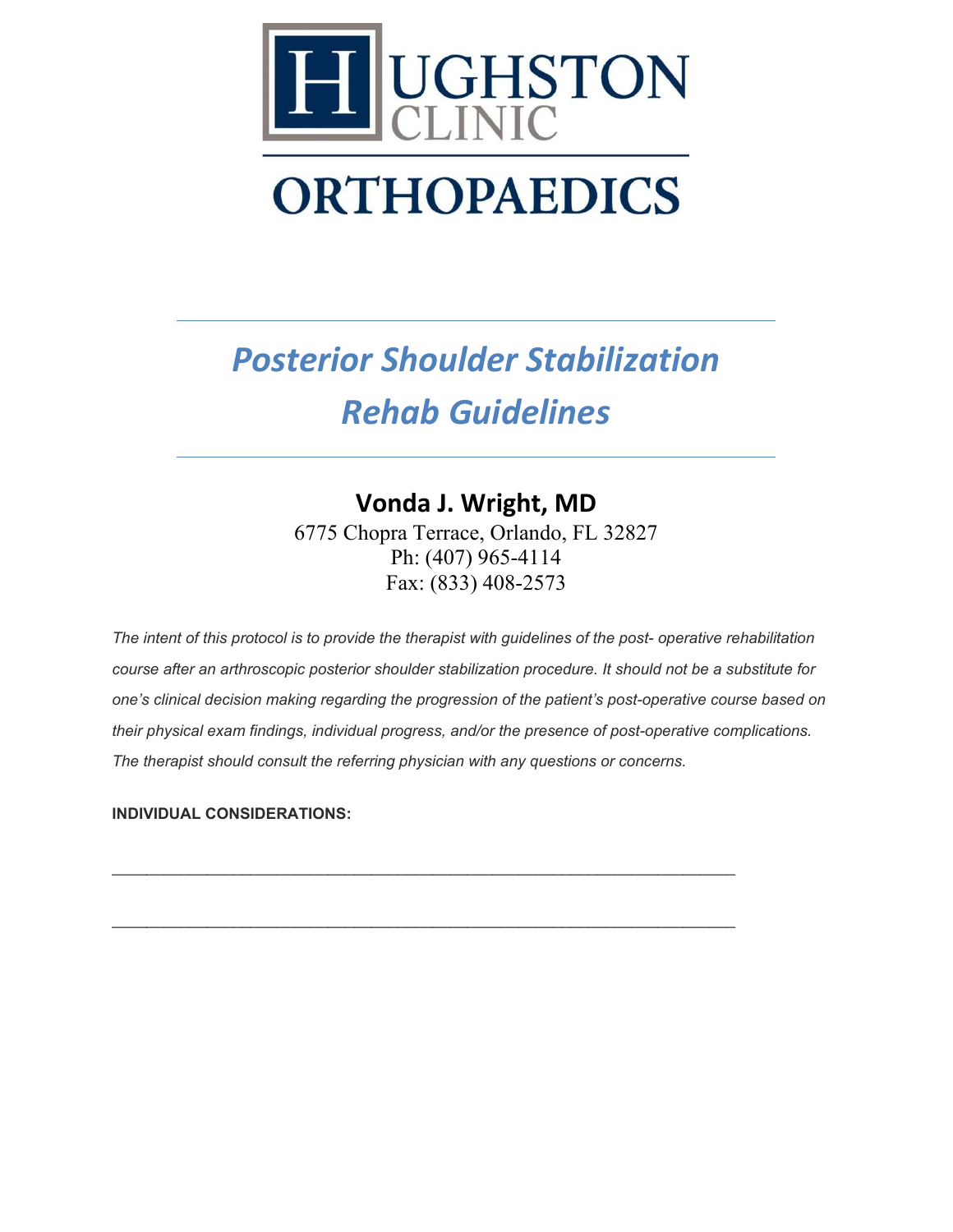

### PHASE I (0- 6 WEEKS):

#### **Goals:**

- Control inflammation and pain
- Use cryocuff 3-4 times per day

#### **Sling:**

• Wear ER brace continuously (including sleep and showering) for 6 weeks

#### **Therapeutic Exercises:**

- PROM / AROM of elbow and wrist only
- Ball squeezes
- PROM in scapular plane to 45 degrees only

### PHASE II (6-8 WEEKS):

#### **Goals:**

• Full, painless PROM in forward flexion and external rotationd

#### **Sling:**

- The ER brace may be removed at 6 weeks
- Simple sling for comfort only

#### **Therapeutic Exercises:**

• PROM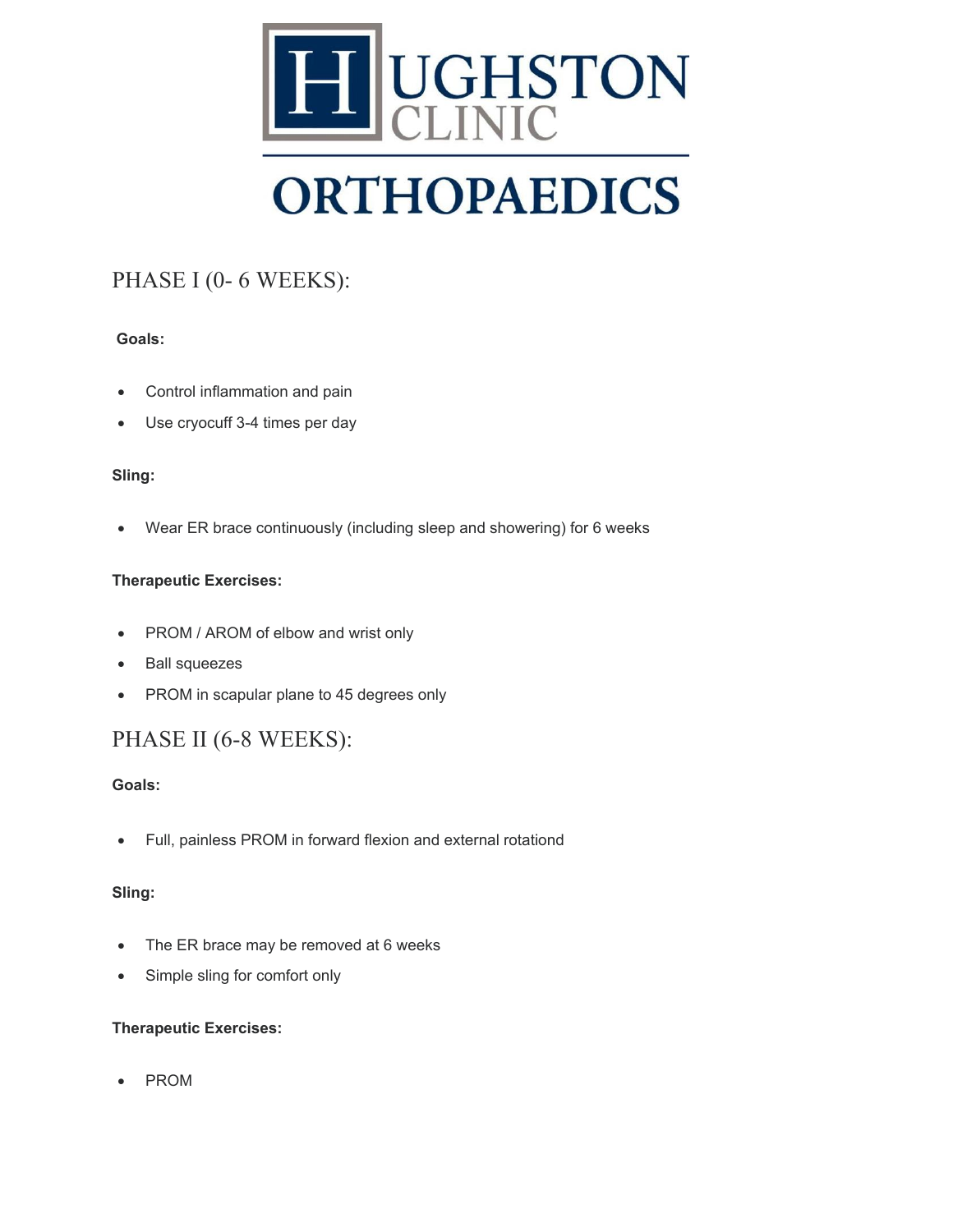

o Full passive forward flexion in the scapular plane o Full external rotation at the side and in abduction o Internal rotation to posterior belt line

### PHASE III (8-12 WEEKS):

#### **Criteria:**

• Full passive external rotation and forward flexion in scapular plane

#### **Goals:**

- Achieve full, painless PROM and AROM
- Begin gentle stretching at 10 weeks

#### **Therapeutic Exercises:**

- AROM in all planes
- Maintain PROM in FF and ER
- Progress with passive IR to full
- Glenohumeral joint and scapular mobilization to regain full motion
- Gentle stretching to regain full motion
- May begin gentle stretching at 10 weeks
- o Biceps curls
- o Triceps extensions
- o Lat pull-downs
- o Seated row
- o Shoulder shrug
- o No push-ups or bench press!!!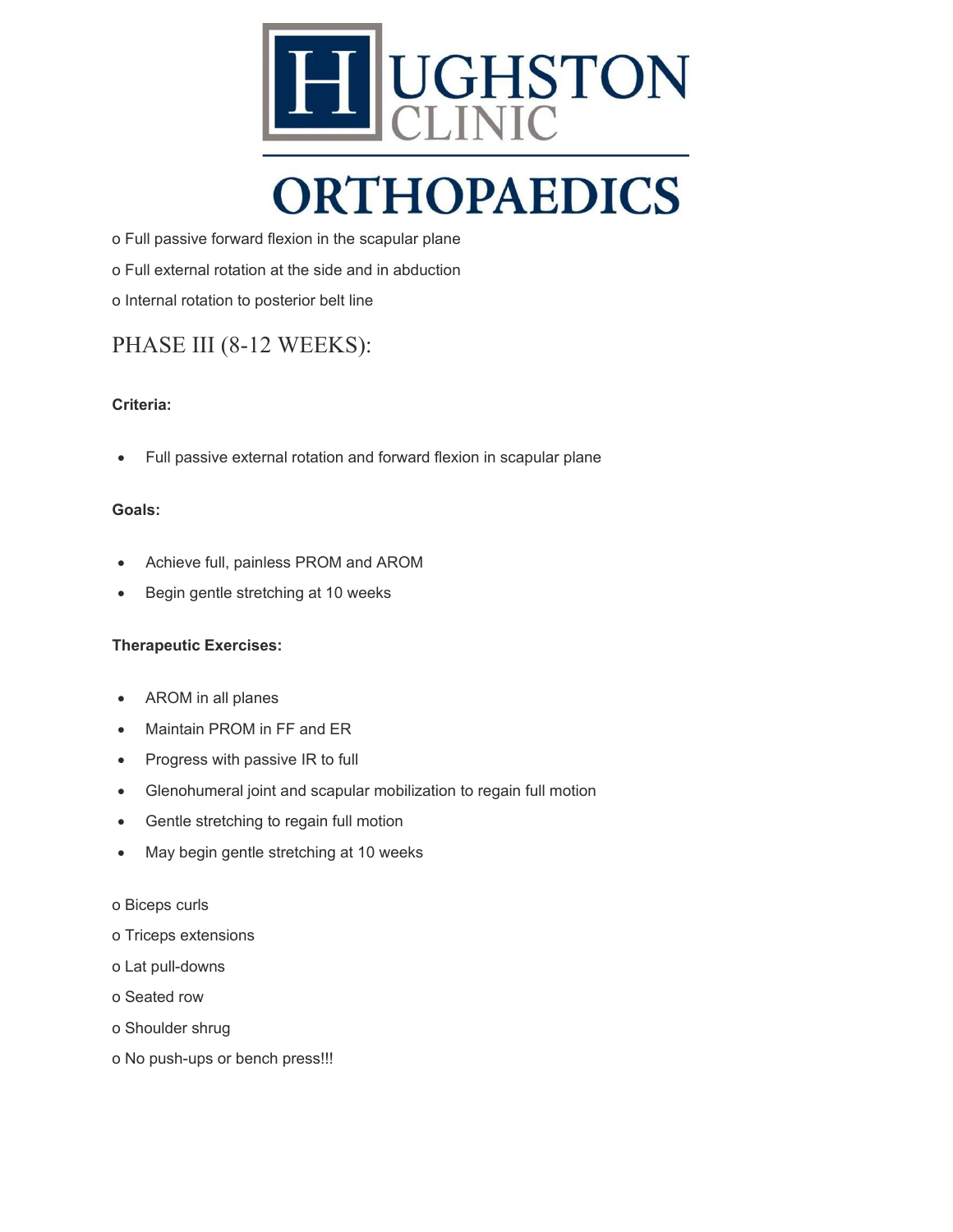

## PHASE IV (12-16 WEEKS):

#### **Criteria:**

• Full, painless PROM and AROM

#### **Goals:**

- Maintain full PROM and AROM
- Optimize neuromuscular control
- Progress with strengthening

#### **Therapeutic Exercises:**

- Continue strengthening as above
- Increase weight as tolerated
- ER/IR strengthening with sports band (Theraband)

### PHASE V (4 MONTHS+):

#### **Criteria:**

• Full, painless PROM and AROM in all planes

#### **Goals:**

- Maintain full PROM and AROM
- Progress with strengthening
- Return to sports at 5 months